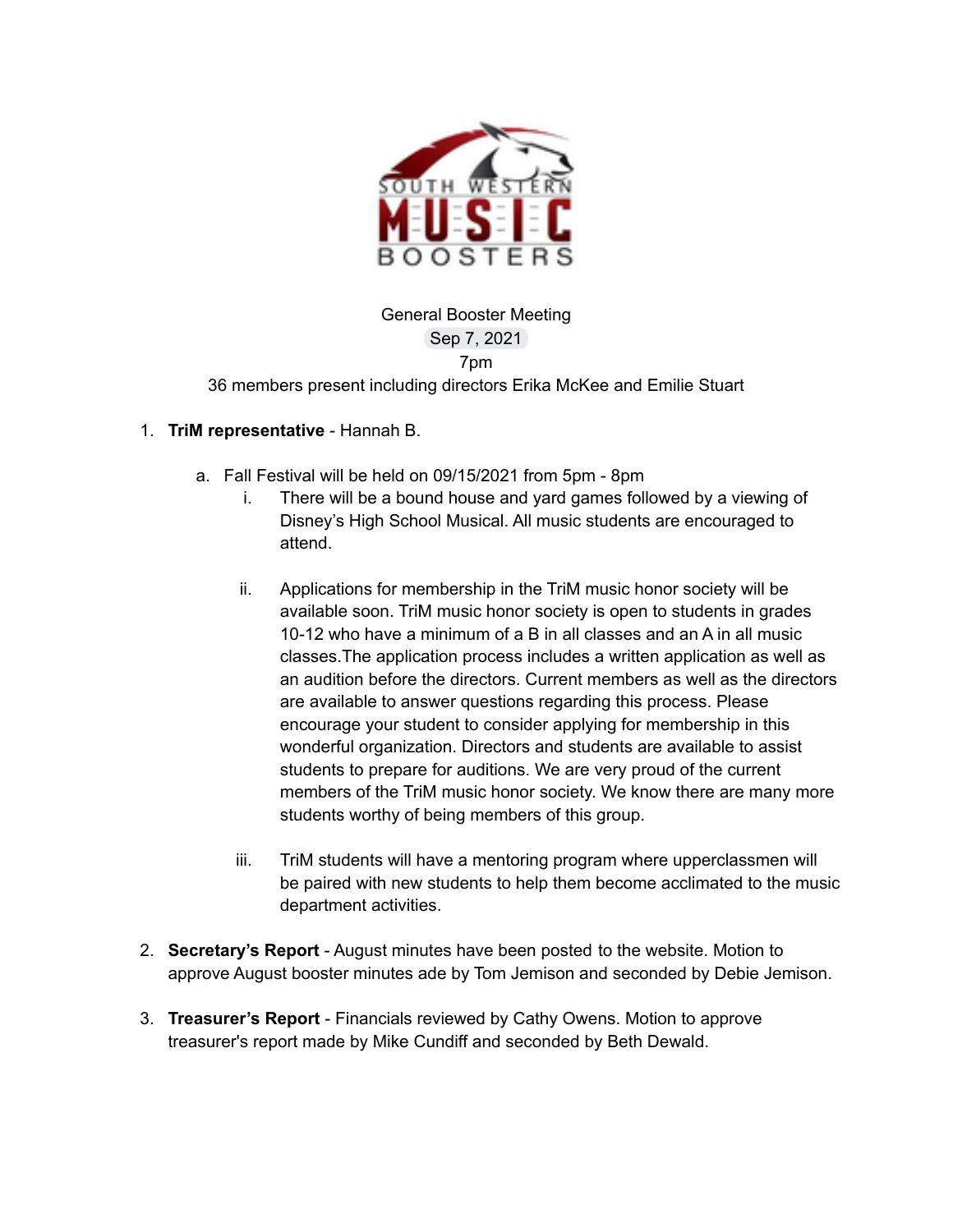# **4. Marching Band News**

## **a. Past**

- i. Band Bash at Kids Kingdom
- ii. Marching Band Camp
- iii. Meet the Band Night and Ice Cream Social
- iv. First 2 Home Games
- v. Booster Table up and running
- vi. High School Orientation

## **b. Present**

- i. Marching Band Practice
	- 1. Tuesdays 6pm-9pm
	- 2. Thursdays 3:30-5:30pm
- ii. Guard Rehearsal
	- 1. Monday 3:30-5:30pm
- iii. Away Game 9/10 SW at New Oxford
- iv. Chaperones
	- 1. In search of a new Chaperone Coordinator for 2022-2023
		- a. Please contact [chaperone.swmusicbooster@gmail.com](mailto:chaperone.swmusicbooster@gmail.com) if you are interested.
	- 2. Volunteers opportunities for this year still available
- v. Healing Fields performance and Hempfield CBA 9/11
	- 1. Student report time is 10:30am

## **c. Future**

- i. Band Night 10/15
	- 1. Looking for food and drink donations
	- 2. Urgent need for volunteers
- ii. Showcase 10/16 Chairs Tom and Debie Jemison
	- 1. Showcase is a marching band competition held at SWHS.
	- 2. The proceeds from this event support the entire music program, not just the marching band.
	- 3. Many volunteers are needed to make this night a success
	- 4. Meeting first meeting is tonight following the booster mtg.
	- 5. Program ads are currently being sold and are due by 9/17. An email will be sent out in Charms with more details.
- iii. Trick-or-Treat 10/26
	- 1. Donations will be requested for candy mid October
	- 2. Lori Augustine and family have agreed to assemble the treat bags for the marching band students attending practice that night.
- iv. Senior Night for Marching Band Students
	- 1. volunteers for organizing event, make corsages, setting up food
	- 2. Parents, please start looking for pictures of your Senior to share. We typically ask for around 10 digital photos beginning with a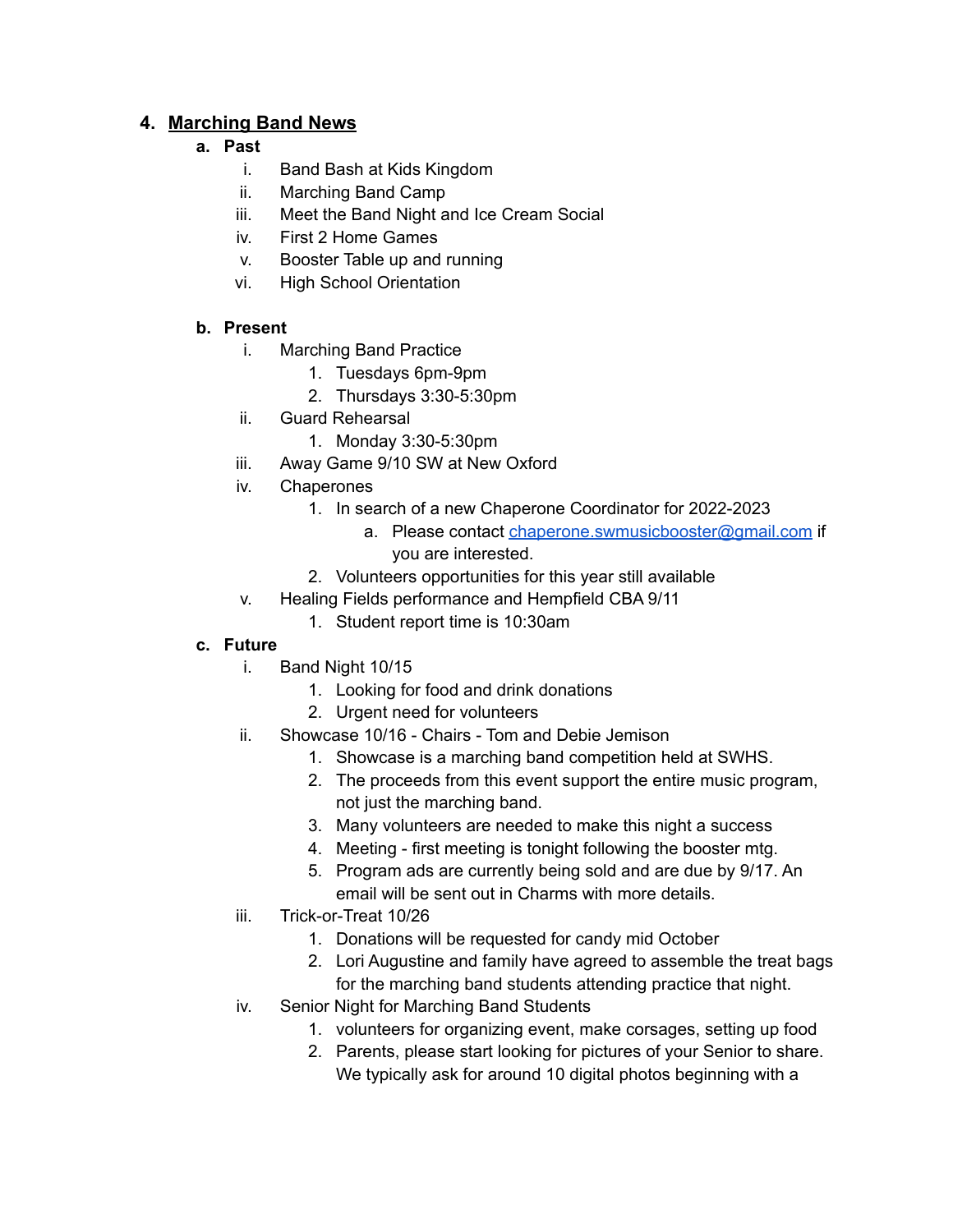baby picture on to the present time. An email will be sent out with instructions on how to submit photos of your child.

- v. Rattle Band
	- 1. Parents present a spoof, on the marching band show, for the students during championships week. This year's theme is "Rhapsody with a Twist." The students love this tradition which provides some comic relief during a stressful week.
	- 2. There will be a meeting to brainstorm ideas for the show and then a short practice. This does not include a huge time commitment.
	- 3. Please consider participating in this fun event. Sign up are available at the booster mtg or by contacting a board member.

# **5. Music Department News**

- a. Students are off to a great start of their school year
- b. Music Department Trip to Memphis and Nashville
	- i. Open to all students in the music department
	- ii. Parents wishing to chaperone should contact Mr. Kirsch. The number of chaperones going on the trip will depend on the number of students and bus capacity. Parents wishing to chaperone should begin making payments at the same time as the students.
	- iii. First \$200 payment is due by September 17th!!
	- iv. Payment can be made by check, cash or credit card.
	- v. Please make checks payable to "Tri M music honor society"
	- vi. Credit card payments can be made via Charms. Contact Mr. Kirsch for assistance if needed.
	- vii. . Fundraising profits are added to the last trip payment.
	- viii. If your child has enough profit to cover the trip, please communicate this with Mr. Kirsch and confirm your students desire to go on this trip.
	- ix. Trip Insurance package is being created for purchase. This would help recover some of your payment if your child is unable to attend the trip due to illness, family emergency, Acadel etc. More information to come.
	- x. The first \$200 which is typically non-refundable will be refundable if the trip is cancelled due to Covid or other cancellation by the school.
	- xi. Fundraising totals are continuously being updated in Charms. Trip payments will also be shown in Charms.
- c. Volunteers are needed for Healing Fields! Location is in the front of West Manheim Elementary School
	- i. Dates are: Saturday 9/11 and Sunday 9/12 from 9am-7pm
	- ii. Sign up genius has been created or let us know
		- 1. Help still needed at 12-2 2-4 3-5 on Sunday
	- iii. Donations needed: Bottle water, individually wrapped snacks (chips, pretzels, etc), sodas, or \$ donations appreciated.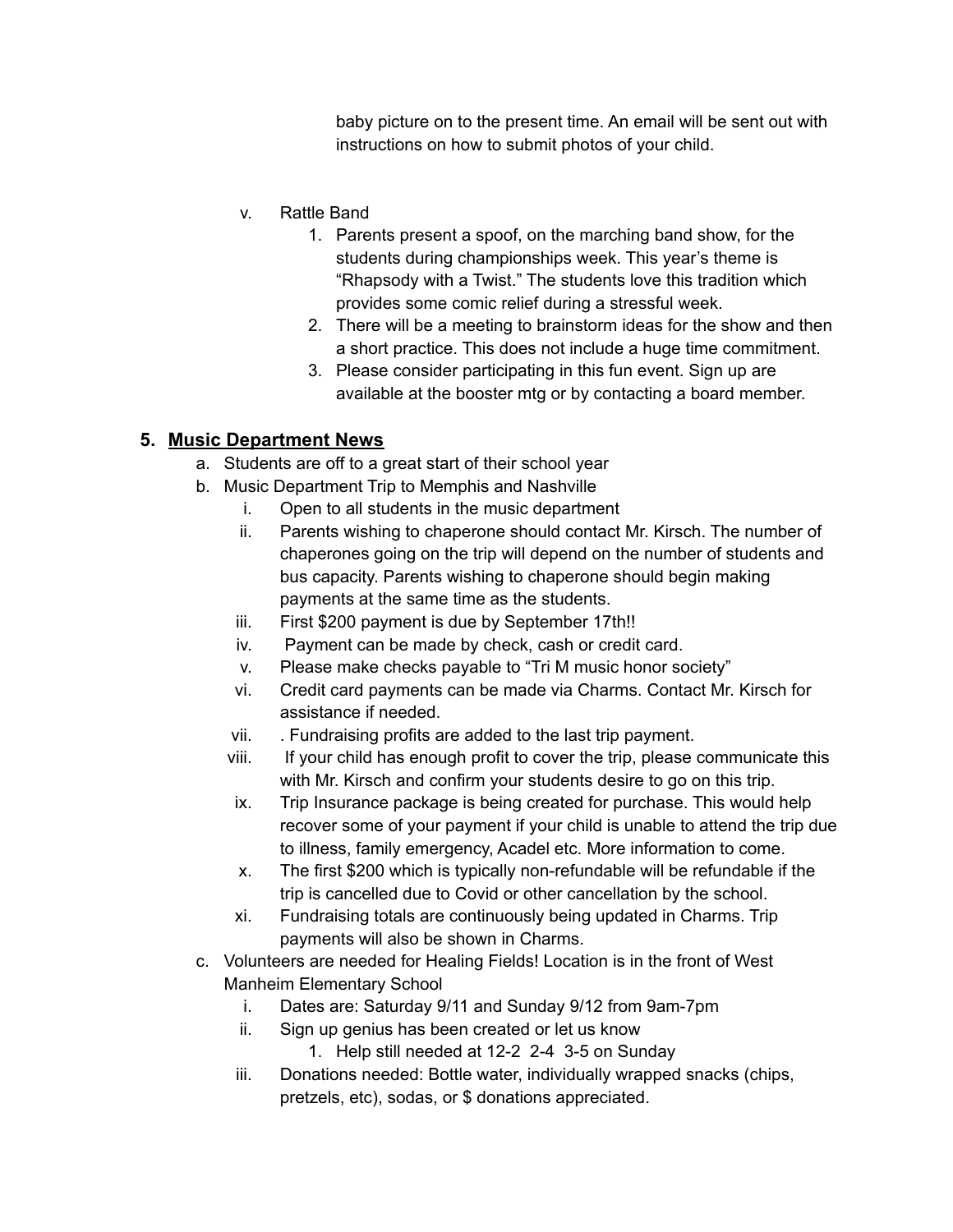- d. Fundraising
	- 1. Past
		- a. R&K Subs
			- i. 914 sandwiches sold!
			- ii. Total profit \$2,274.25 (60/40 split)
	- 2. Present
		- a. Spirit Wear 9/6 through 9/26 Delivery 10/25
		- b. Spirit Cards are still available in packs of 10. They are \$10 each and are valid through 07/31/22
		- c. Shoe Drive 8/15 10/15 Gently used and new shoes are being collected to be sold in third world countries by entrepreneurs. Boosters will receive a profit for every pound collected. Our goal is to collect 100 bags of 25 prs of shoes. Collection boxes are located in the HS lobby, outside the music suite, South Hanover YMCA, Camping World and The Markets at Hanover - North entrance.
		- d. Krispy Kreme sale started 9/2/21 ends 10/01/21 i. Pick up is 10/07/21
	- 3. Future

| September/October                                                                   |
|-------------------------------------------------------------------------------------|
| October/November                                                                    |
| October                                                                             |
| October/January                                                                     |
| November or December                                                                |
| February or March                                                                   |
| a. Joe Corbies<br>b. Desserts--<br>c. Soup<br>d. R&K Subs<br>e. Candles<br>f. Cob51 |

6. **Volunteer Clearances** - Forms are currently available on the district website. Clearances are needed for any activity that involves contact with a student.

### 7. **Directors Comments** -

- a. It's awesome to see so many new faces at tonight's meeting! We are so glad to be able to attend in person and also welcome those attending via Zoom. Please reach out to other parents/friends and tell them about the music department happenings. Encourage them to join you at the next meeting.
- b. We appreciate all of the volunteer work that the boosters do to support the music department. We will continue to have a display board with post-it notes listing volunteer opportunities as well as needed donations for upcoming events. These post it notes are small reminders that every donation of time or supplies (small or large) make a difference.
- c. Music directors have not met the students yet this year. The first music period will be Friday. Each student will receive their schedule from Mr.Kirsch on Friday.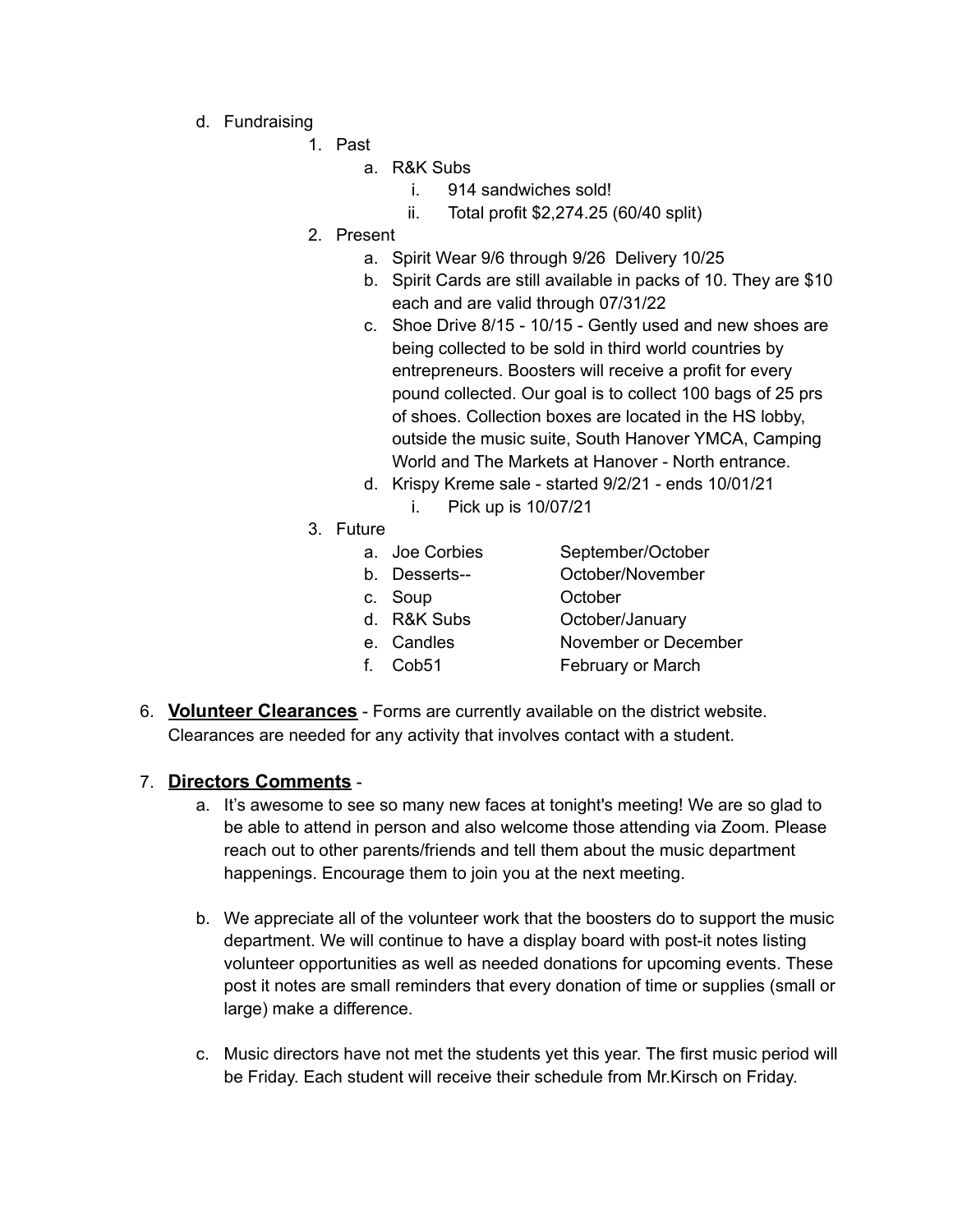- d. There will be 11 ensembles on a 6 day cycle. Each student's schedule will be personalized. These schedules will be explained to the students at the Friday meeting. More than half of the students will be experiencing this schedule in person for the first time. The directors will ensure that they understand how it works.
- e. Please ask your students about their day and the daily happenings in the music department.
- f. The powerpoint from the student meeting will be sent out to parents via Charms.
- g. The current band and concert choir will perform at Homecoming. Unfortunately, there will not be an alumni choir or band this year. This was not a decision made by the music department.
- h. There is a meeting for the fall play this Wednesday from 3:30-4pm. Mr Duane Bull will announce the play to the students at the meeting. While this does not fit the definition of a musical, there is a lot of singing in this show. Auditions will be held next Tuesday and Wednesday after school.
- i. Uniform night is 10/5 and 10/6 from 4-8pm. Veteran musicians who have outgrown their gowns or tuxes will be refitted. All new students will be fitted for gowns/tuxes for the various ensembles they are participating in this year. Parents are encouraged to come to the boosters meeting on 10/05 while their student(s) are being fitted for their uniforms.
- j. Parent -Teacher conferences are 10/7. Please sign up through the guidance office.
- k. Holiday concerts are currently scheduled for:
	- i. Friday December 17th at 7:00 p.m.
	- ii. Saturday December 18th at 7:00 p.m.
	- iii. Sunday December 19th at 1:30 p.m.
	- iv. Tickets will be available online closer to the concert dates. A link will be sent out via Charms to all music families.
- 8. September Booster meeting door prize
	- a. SW Music Travel Mug with Starbucks gift card
	- b. Winner is Ryan Garrett! Congratulations Ryan!
	- c. There will be a door prize at the October booster meeting as well.
- 9. Motion to adjourn the meeting mady by Beth Lecrone and seconded by Beth Dewald.

### **10. Next Booster Meeting is October 5, 2021 at 7:00 p.m.**